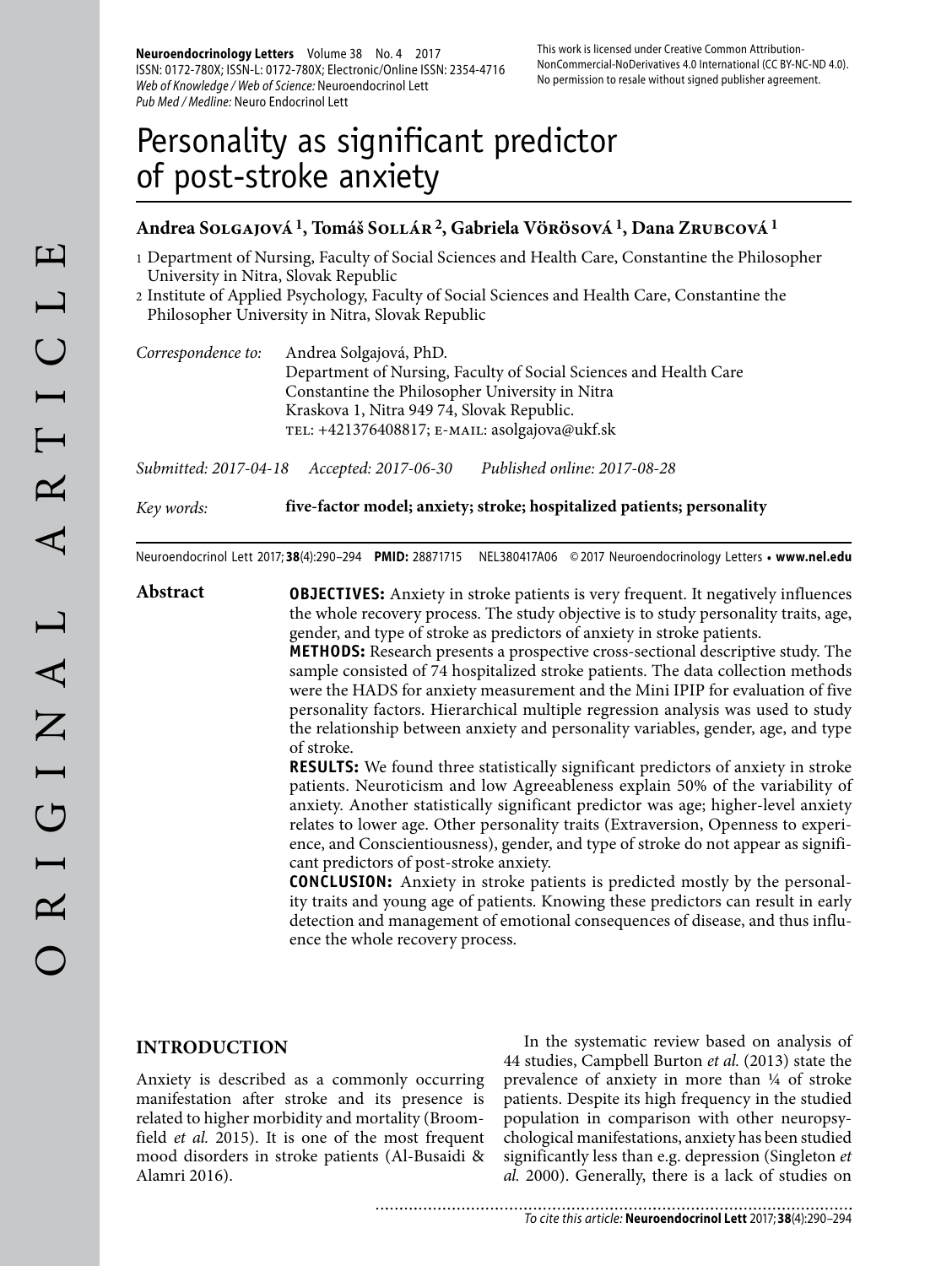anxiety in stroke patients in comparison with the studies on physical complications in the studied population (Al-Busaidi & Alamri 2016).

Anxiety assessment within the first two weeks after stroke can significantly contribute to detection of patients at risk of clinical anxiety also later after stroke (Morrison *et al.* 2005), which significantly influences the whole recovery process and treatment (Sagen *et al.* 2010). Therefore, there is need for better understanding of predictors of anxiety, and its early detection and management (Campbell Burton *et al.* 2013; Broomfiel *et al.* 2014).

So far, age and gender related to prevalence of anxiety in stroke patients have been studied insufficiently. Based on the analysed studies in the systematic review by Campbell Burton *et al.* (2013), the results about the relationship between anxiety and age and gender are indifferent, while the relationship with age or gender cannot be unambiguously proved. But more often, it has been verified that age and gender do not relate to anxiety. The findings in other studies suggest that age and gender are the factors which relate to anxiety, while higher level of anxiety is present in the group of younger stroke patients (Barker-Collo 2007; Broomfield *et al.* 2014; Broomfield *et al.* 2015); with severe anxiety more likely to occur in women than in men (Al-Busaidi & Alamri 2016; Broomfield *et al.* 2014; Broomfield *et al.* 2015). Female gender has been even stated as one of the predictable factors of the risk of anxiety in stroke patients three years after stroke (Morrison *et al.* 2005).

In the studies on the effects of clinical factors on prevalence of anxiety in stroke patients, it is stated that anxiety symptoms are present after stroke, including TIA (transient ischemic attack), despite the differences in severity of damage (Broomfield *et al.* 2014). These findings suggest that the risk of anxiety after stroke can relate more to processing of a situation that is perceived as threatening at that moment. This knowledge suggests a new area of investigation on the relationship between personality traits and level of anxiety in stroke patients. Personality traits are general dispositions to respond to situations consistently. According to the author (McDowell 2006), anxiety as status is a response to a specific threatening situation, and people with high levels of trait anxiety (Neuroticism) are usually more prone to experience state anxiety. Besides Neuroticism (emotional lability), our interest is to study influence of other personality traits on anxiety in stroke patients, since research on the issue is still scarce. Known are only the findings that the personality traits Neuroticism and Extraversion were more frequent in the group of stroke patients without aphasia than in stroke patients with aphasia (Shehata *et al.* 2015).

# *Objectives*

The study objective is to study two blocks of predictors of anxiety in stroke patients. The first block includes personality traits (the selected theory is the Five-Factor model) that can be behind state anxiety in stroke patients.

The second block consists of three factors (age, gender, and type of stroke) as other predictors of poststroke anxiety. The reason for selection of the stated demographic and clinical factors was the current status of investigation, while the authors' findings are not unambiguous (age, gender) or are absent (type of stroke).

# **MATERIAL & METHODS**

Research presents a prospective cross-sectional descriptive study. The target group was the patients hospitalized in the neurological clinic with the medical diagnoses Nontraumatic Intracerebral Haemorrhage (Code I61 in ICD-10) or Cerebral Infarction (Code I63 in ICD-10) diagnosed based on CT or MR examinations. The inclusion criteria were: the first stroke, lucid consciousness, being oriented, and a respondent's informed consent with research. The patients with aphasia were not included in the sample.

The sample consisted of 74 respondents, including 59.5% of men and 40.5% of women. Cerebral infarction was diagnosed in 86.5% of the patients, intracerebral haemorrhage in 13.5% of the patients. The respondents' age ranged from 37 to 89 years ( $M_{\text{age}}$ =66.64;  $SD<sub>age</sub>=11.97$ ).

The data collection was conducted from May 2015 to February 2016. The measurements were carried out by a nurse trained by a psychologist for administration of both used scales 72 hours after stroke. The research was approved by the Hospital Ethics Committee.

The data collection methods were the HADS for anxiety measurement and the Mini IPIP for evaluation of five personality factors.

The HADS (the Hospital Anxiety and Depression Scale) is the gold standard to detect anxiety and depression in patients. It was published by Zigmond and Snaith in 1983 (Zigmond & Snaith 1983). It is a 14-item self-assessment scale which measures mental status in the past week. Seven of the items relate to anxiety and seven relate to depression. In the study, we used the shortened version of the scale, the version HADS-A for measurement of anxiety only. Each item is scored on the four-point scale. The sum of the scored items states the total score. The scores 0–7 refer to status without anxiety, 8–10 mean borderline anxiety, and 11–21 refer to severe anxiety (McDowell 2006). It is an instrument validated in the groups of stroke patients, and also the most commonly used instrument to detect anxiety in the studied population of patients (Broomfield *et al.*  2014). The raw score of all seven items was used to determine prediction. Reliability of the sum score was good ( $\alpha$ =0.88).

The Mini IPIP (the International Personality Item Pool) is a self-assessment questionnaire to determine five personality traits (factors), based on the Big-Five model (the Big Five personality theory). The questionnaire is used to measure Extraversion, Neuroticism,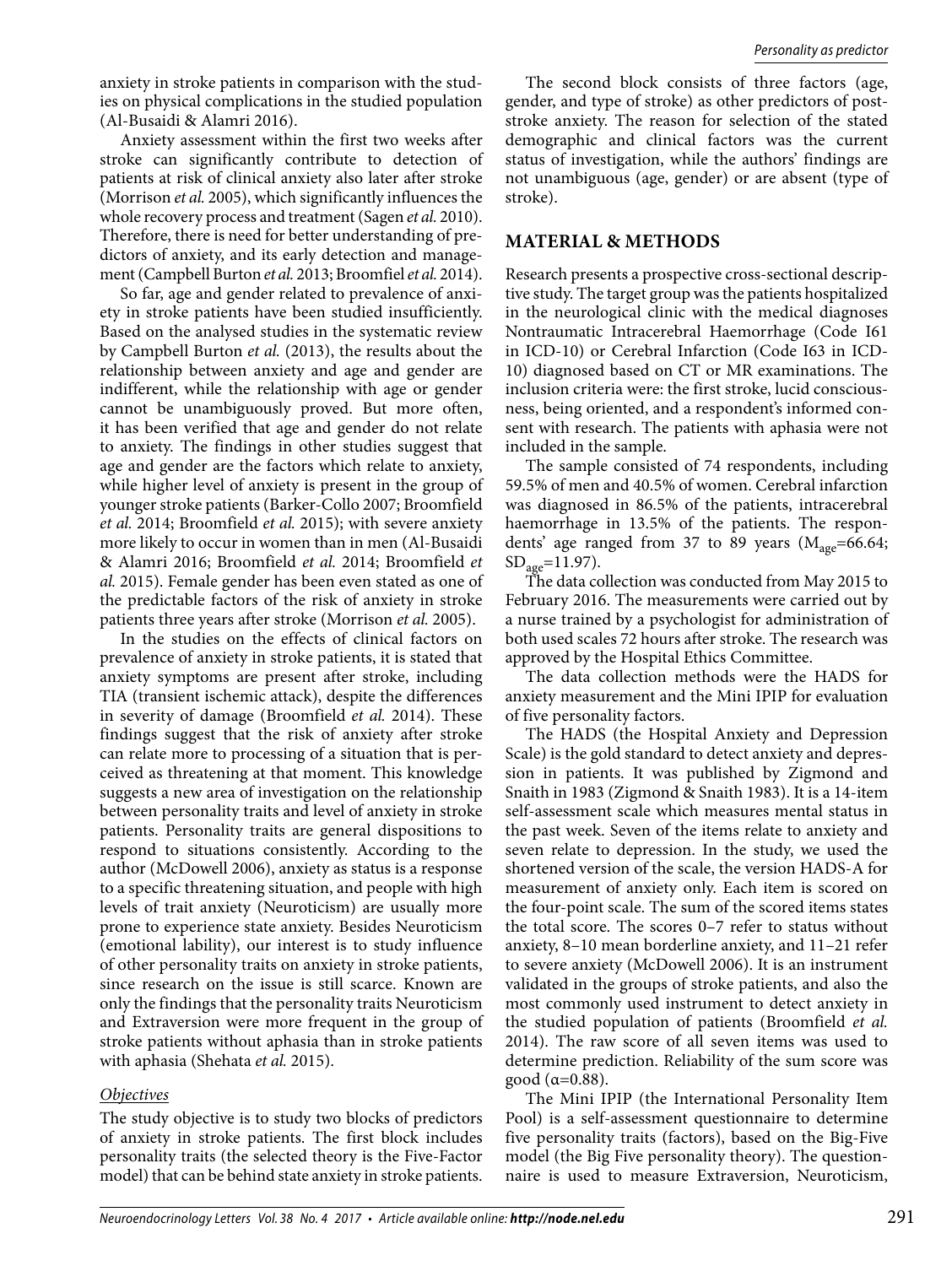Openness to experience, Agreeableness, and Conscientiousness. It contains 20 items, i.e. four items for each factor. The items are scored on the Likert-type scale from 1 to 5 where 1 is very inaccurate and 5 is very accurate (Hullová & Duriš 2016). Reliability for all five factors ranged  $(\alpha=0.73-0.90)$ .

The software SPSS 22.0 was used for statistical data analysis. Arithmetic mean, standard deviation, count, and percentage were used as descriptive characteristics. Hierarchical multiple regression analysis was used to study the relationship between anxiety (DV) and personality variables, gender, age, and type of stroke (IVs). The hierarchical method studies the relationships between the blocks of independent variables and a dependent variable (Tabachnick & Fidell 2007). It was used because the main objective was to study two blocks of predictors of anxiety in patients after stroke. Two models were compared by statistical significance difference change in tested models.

# **RESULTS**

In our sample, 6.7% of the stroke patients were classified as definite abnormal for anxiety symptoms (HADS-A:  $\geq$ 11), and 9.3% were classified as possible abnormal (HADS-A: 8–10); i.e. anxiety was found in 16% of the stroke patients. The HADS-A was used as a dependent variable in the main analysis. The raw score was used in regression analyses.

Model 1: The personality traits (Neuroticism, Extraversion, Openness to experience, Agreeableness, and Conscientiousness) were included in analysis in the first block. The model is statistically significant  $(F=15.42; p<0.001, \text{Adj } R^2=0.497)$ ; the variables explain almost 50% of the variability of anxiety in the stroke patients (Table 1).

Neuroticism and Agreeableness (β=0.396, *p*=0.001; resp. β=–0.384, *p*=0.004; Table 2, Model 1) are statistically significant predictors of anxiety; anxiety levels are higher in higher Neuroticism and lower Agreeableness. Although also personality variable Extraversion is close to statistical significance  $(p=0.07)$ , the strength of the relationship is weak ( $β=-0.16$ ). Based on our results, we consider Neuroticism and Agreeableness significant predictors.

In the second model, we added three factors (gender, age, and type of damage) to the personality traits of the Five-Factor model that can appear as significant predictors, in accordance with current knowledge. The second block of variables improves the prediction ability of the model (by approx. 5%; F=12.36; *p<*0.001, Adj R<sup>2</sup>=0.554) statistically significantly ( $p_{\text{(F-Change)}}$ =0.012).

**Tab. 1.** Overall evaluation of the model predicting post-stroke anxiety from personality and other predictors.

|                                          |       | Adj R <sup>2</sup> |        | <i>p</i> -value |
|------------------------------------------|-------|--------------------|--------|-----------------|
| Model 1 (Personality)                    | 0.729 | 0.497              | 15.415 | < 0.001         |
| Model 2 (Personality, Gender, Age, Type) | 0.777 | 0.554              | 12.357 | < 0.001         |

DV: HADS-A, IVs: Personality (Neuroticism, Extraversion, Openness to experience, Agreeableness, Conscientiousness)

**Tab. 2.** Regression coefficients of post-stroke anxiety predictors in two models.

|         |                        | B        | SE(B) | β        | t        | <i>p</i> -value |
|---------|------------------------|----------|-------|----------|----------|-----------------|
| Model 1 | <b>Neuroticism</b>     | 0.421    | 0.123 | 0.396    | 3.425    | 0.001           |
|         | Extraversion           | $-0.149$ | 0.081 | $-0.161$ | $-1.841$ | 0.07            |
|         | Openness to experience | 0.002    | 0.095 | 0.002    | 0.02     | 0.984           |
|         | Agreeableness          | $-0.403$ | 0.135 | $-0.384$ | $-2.992$ | 0.004           |
|         | Conscientiousness      | 0.035    | 0.117 | 0.039    | 0.299    | 0.766           |
| Model 2 | <b>Neuroticism</b>     | 0.28     | 0.126 | 0.264    | 2.217    | 0.03            |
|         | Extraversion           | $-0.154$ | 0.083 | $-0.166$ | $-1.86$  | 0.067           |
|         | Openness to experience | $-0.102$ | 0.096 | $-0.093$ | $-1.056$ | 0.295           |
|         | Agreeableness          | $-0.337$ | 0.13  | $-0.321$ | $-2.602$ | 0.011           |
|         | Conscientiousness      | $-0.192$ | 0.13  | $-0.213$ | $-1.477$ | 0.145           |
|         | Gender                 | 0.8      | 0.621 | 0.124    | 1.287    | 0.203           |
|         | Age                    | $-0.077$ | 0.026 | $-0.288$ | $-2.94$  | 0.005           |
|         | Type of diagnosis      | 1.189    | 0.756 | 0.128    | 1.574    | 0.12            |

B – non-standardised regression coefficient, SE(B) – standard error of non-standardised regression coefficient, β – standardised regression coefficient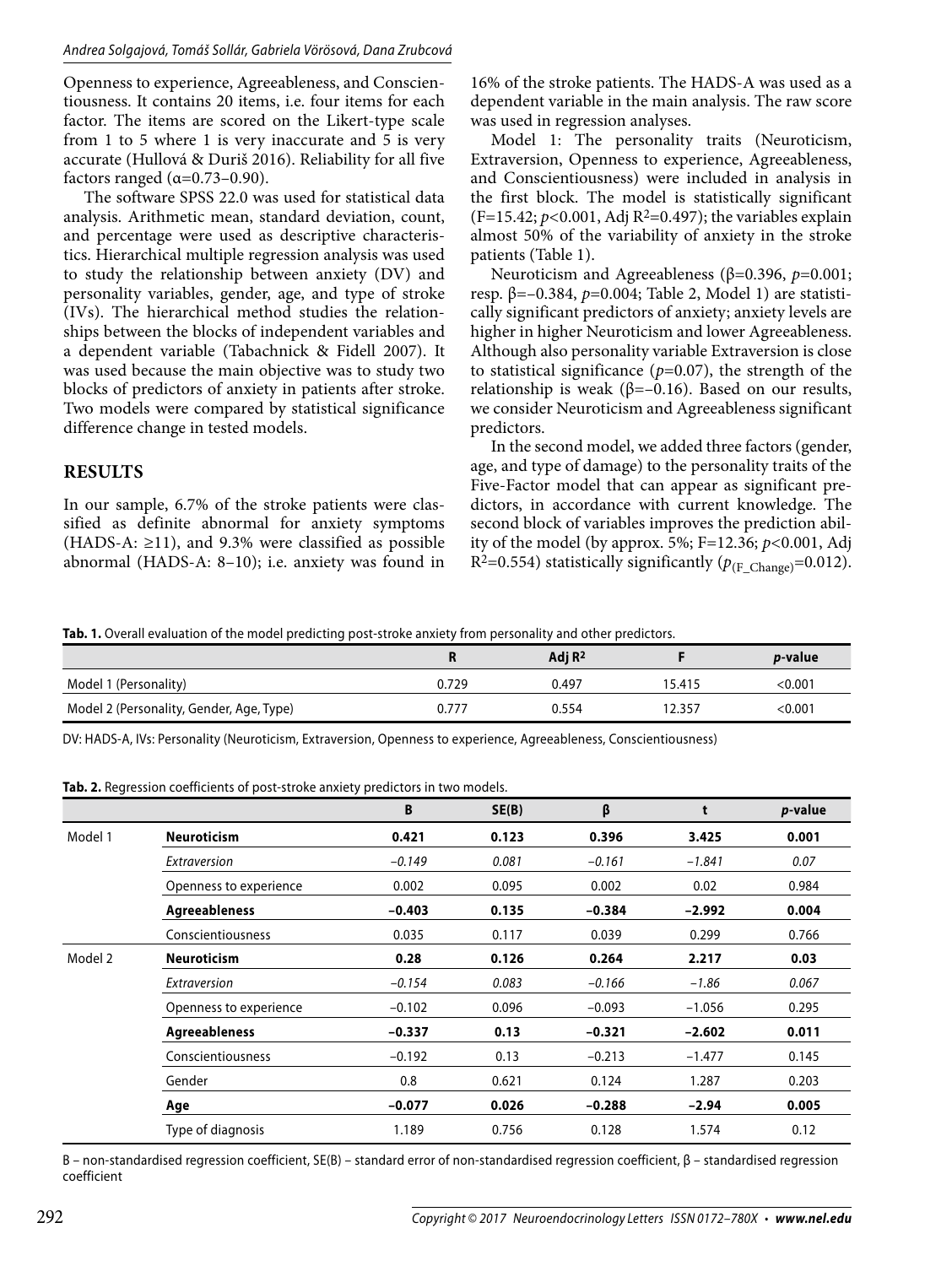Besides the personality traits Neuroticism and Agreeableness as in the first model ( $β=0.264$ ,  $p=0.03$ ; resp. β=–0.321, *p*=0.011; Table 2, Model 2), age is also a statistically significant predictor ( $\beta$ =–0.288, *p*=0.005) – higher-level anxiety was in the younger stroke patients.

# **DISCUSSION**

Prevalence of anxiety in stroke patients is higher than prevalence of other mood disorders. In the systematic review, Campbell Burton *et al.* (2013) describe the prevalence of anxiety in over ¼ of stroke patients. Prevalence of depression is described in over 1/3 of stroke patients (Hackett *et al.* 2005). The findings by Broomfield *et al.*  (2015) state severe anxiety in 15% of stroke patients and possible anxiety in 14%. Our findings in the sample show severe anxiety in 6.7% of the stroke patients, and possible anxiety in 9.3% of the stroke patients; i.e. 16% of the respondents suffered from anxiety. The findings by Al-Busaidi & Alamri (2016) are similar; they state possible or severe anxiety in 18.4% of stroke patients.

Mostly, anxiety is usually found already in the first days after stroke, still during patients' hospitalization (Campbell Burton *et al.* 2013). Anxiety, unlike depression, diagnosed during hospitalization predetermines its occurrence over time (Al-Busaidi & Alamri 2016). Three years following stroke, the level of anxiety remains stable, and is the most easily predicted by female gender and anxiety at the beginning of an illness (Morrison *et al.* 2005). Sagen *et al.* (2010) emphasize the need of anxiety assessment in the first two weeks after stroke, which can significantly contribute to detection of patients at risk of clinical anxiety, depression, and apathy.

Quality of life in stroke patients is predictable not only by the level of independence, or neurological status but also by the level of anxiety, and depression (Peixoto *et al.* 2017). The predictive value of emotional variables (anxiety and depression) in quality of life in stroke patients urges the need to provide a complex model of psychological care for stroke patients focused on detection of individual difficulties and development of alternatives or compensation expectations (Peixoto *et al.* 2017). In stroke patients, cognition and mood relate to anxiety more than physical independence; therefore, complex care including also care for psychological domains is necessary (Campbell Burton *et al.* 2013).

Because of the negative influence of mood disorders on the whole recovery process and quality of life after stroke (Donnellan *et al.* 2006), from the perspective of the whole society, early detection and early management of emotional consequences are necessary (Al-Busaidi & Alamri 2016; Broomfield *et al.* 2014). Better understanding of risk factors of development of mood disorders in stroke patients has become a challenge.

In literature, there are several risk factors that are clarified from the viewpoint of possible prediction of anxiety, such as social deprivation (Broomfield *et al.* 

2015), socioeconomic deprivation, comorbidity, and a type of stroke (Broomfield *et al.* 2014), lacunar stroke and other types of stroke (Arba *et al.* 2016), aphasia (Shehata *et al.* 2015), or even localization by hemispheres (Barker-Collo 2007). Female gender and younger age are the risk factors the most commonly associated with anxiety, but not unambiguously confirmed, in stroke patients in accordance with analyses of 44 studies in the systematic review (Campbell Burton *et al.* 2013).

In our study, we studied personality as an explaining predictor of anxiety in stroke patients, which has been studied rarely so far. The background included the findings by Broomfield *et al.* (2014) that anxiety manifestations were present in patients with TIA as well as with stroke with worse neurological status. The question was if it is a stable pattern of behaviour in the threatening situation from the patients' viewpoint. Personality traits are general dispositions to respond to situations consistently. We studied the personality traits Neuroticism, Extraversion, Openness to experience, Agreeableness, and Conscientiousness, based on the Five-Factor model (Ruisel 2008). We found that the personality traits explain almost 50% of the variability of anxiety in stroke patients. Neuroticism and Agreeableness were found as the strongest predictors of anxiety. In the context of coping with a difficult situation, Neuroticism predicts ineffective coping, since it relates to person's instability in problem solving. Low Agreeableness also relates to ineffective coping since people actively do not seek support in other people, which means they are not active in problem solving (Ruisel 2008). According to our findings, Extraversion is almost statistically significant predictor of anxiety, but the strength of the relationship is weak; thus, we cannot support the findings by Shehata *et al.* (2015) who found both personality traits Neuroticism and Extraversion associated with anxiety in stroke patients.

In the studied context, the question remains to study premorbid personality traits in the context of development of stroke, since personality traits are stable behaviour patterns, i.e. they can contribute to an onset of disease. For example, in neurotic people, there is a decreased possibility of adaptation to life's demands, and thus this characteristic may lead to an increased susceptibility to diseases. On the contrary, people with an opposite type of personality will be more resistant to such changes, and will have personality traits such as optimism, a sense of coherence, or invincibility (Ruisel 2008). Agreeableness is a personality trait with interpersonal tendencies, and people are mentally healthier; on the contrary, low Agreeableness means the opposite.

We found that, besides the personality traits Neuroticism and Agreeableness, age is also a significant predictor of anxiety in stroke patients; higher-level anxiety was found in the younger patients. Younger patients are four times likely to have severe anxiety more often than older patients (Broomfield *et al.* 2015).